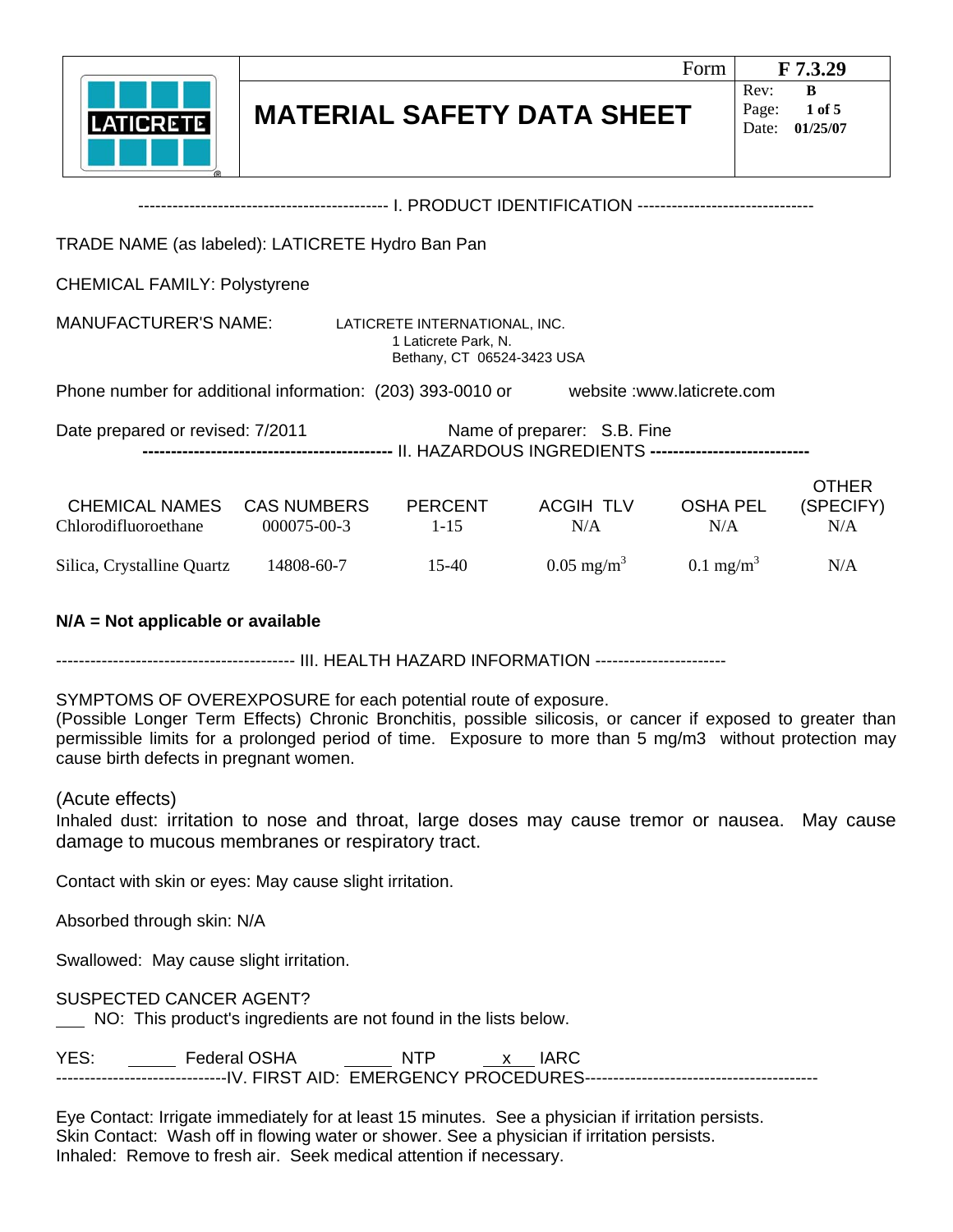

Swallowed: Seek immediate medical attention.

| Flash Point method): N/A<br>Auto ignition temperature, <sup>o</sup> F: |                                                                                            |                   |
|------------------------------------------------------------------------|--------------------------------------------------------------------------------------------|-------------------|
| Flammable limits in air, volume %:<br>Fire extinguishing materials:    | Lower (LEL) $N/A$                                                                          | Upper (UEL) $N/A$ |
| $x$ water spray<br><u>x</u> foam                                       | carbon dioxide<br>$\frac{\mathsf{X}}{\mathsf{X}}$<br>$\underline{\mathbf{x}}$ dry chemical | other:            |
|                                                                        |                                                                                            |                   |

Special fire fighting procedures: Wear positive pressure self-contained breathing apparatus. Keep people away. Isolate fire area and deny unnecessary entry. If material is molten, do not apply direct water stream. Use fine water spray or foam. Soak thoroughly cvith water to cool and prevent re-ignition. Cool surroundings with water to localize fire zone.

Unusual fire and explosion hazards: N/A ---------------------------------- VI. SPILL, LEAK, AND DISPOSAL PROCEDURES ----------------------

Spill response procedures (include employee protection measures): dust masks, safety glasses, and long sleeved clothing; avoid the generation of dust. Remove product.

Preparing wastes for disposal (container types, neutralization, etc.): N/A

NOTE: Dispose of all wastes in accordance with federal, state and local regulations.

------------------------------------------VII. Handling and Storage---------------------------------------------------------- Wear dust masks, safety glasses, and long sleeved clothing when handling. Store in dry, well ventilated areas.

-------------------------------------- VIII. Exposure Controls and Personal Protection ------------------------------ Ventilation and engineering controls: Normal

Respiratory protection (type): NIOSH approved dust masks if exposure limits are exceeded.

Eye protection (type): Safety glasses or goggles

Gloves (specify material): Impervious gloves

Other clothing and equipment: Long sleeved clothing

Work practices, hygienic practices: Normal Good housekeeping

Other handling and storage requirements: N/A

Protective measures during maintenance of contaminated equipment: See above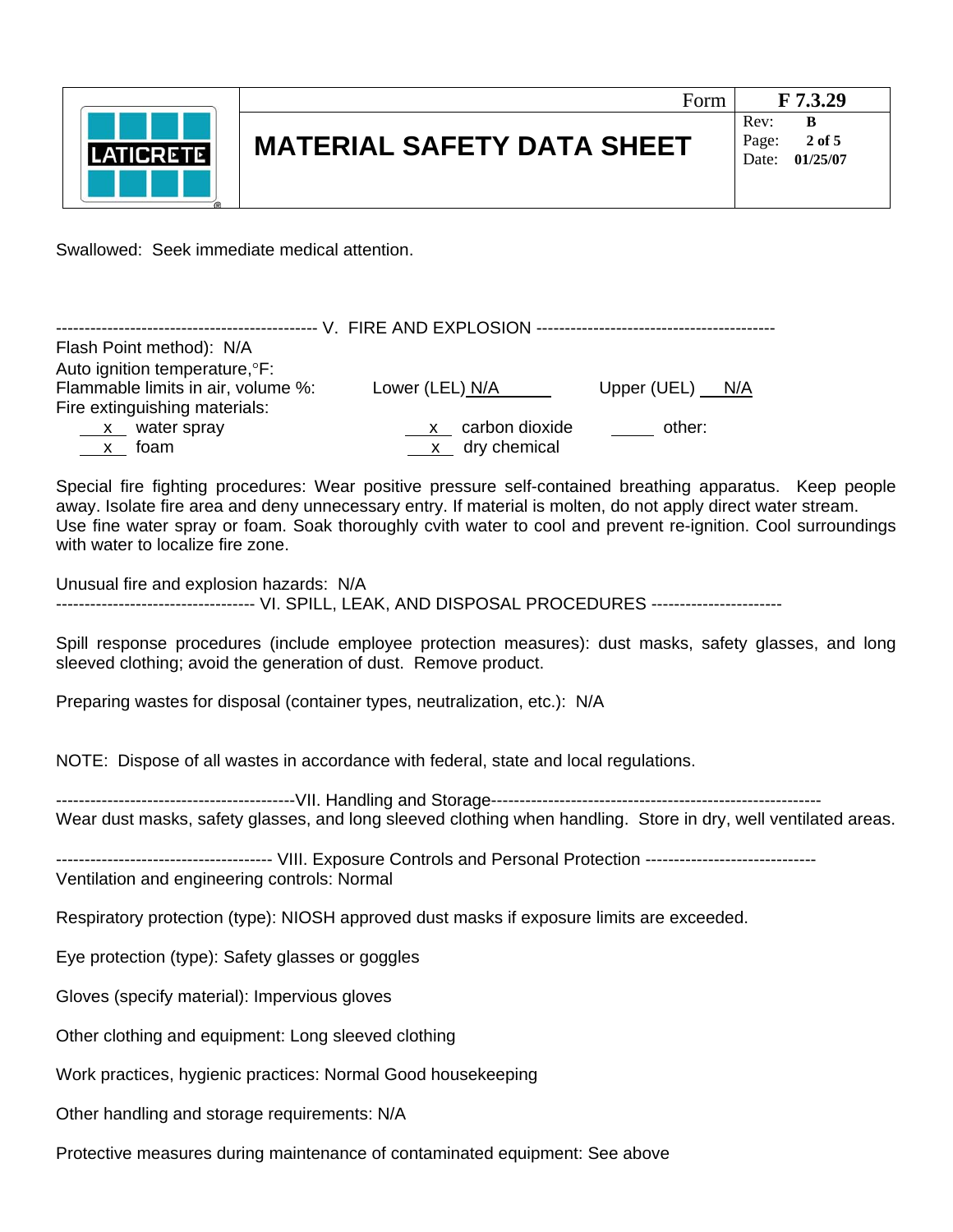

**------------------------------------------------** IX. PHYSICAL PROPERTIES **----------------------------** 

Vapor density (air=1):  $N/A$  Melting point or range,  ${}^{\circ}$ F: softens at 175 - 200

Specific gravity: N/A Boiling point or range,  $\degree$ F: N/A

Solubility in water: Evaporation rate ():N/A Vapor pressure, mmHg at 20°C: N/A Appearance and odor: Olive green panel

HOW TO DETECT THIS SUBSTANCE (warning properties of substance as a gas, vapor, dust, or mist): N/A

---------------------------------------------------- X. REACTIVITY DATA ----------------------------------------------- Stability: Stable Stable Unstable

Conditions to avoid: Reactive cvith oxidizing agents. Organic solvents, esters, amines and aldehydes will dissolve product. High temperature, poor ventilation with freshly expanded product may create hazardous, explosive or fire conditions. Incompatibility (materials to avoid): Contact with acids.

Hazardous decomposition products (including combustion products): Does not normally decompose. Evolution of small amounts of hydrogen halides occurs when heated above 250°C. Under high heat, non-flaming conditions, small amounts of aromatic hydrocarbons such as styrene and ethylbenzene are generated. Hazardous decomposition products depend upon temperature, air supply and the presence of other materials. Hazardous decomposition products may include and are not limited to ethylbenzene, aromatic compounds, aldehydes, hydrogen bromide, hydrogen chloride, hydrogen fluoride, polymer fragments, and styrene.

Hazardous polymerization: May occur National May occurred a May occur will not occur

Conditions to avoid:

-----------------------------------------------XI. Toxicology Information------------------------------------------------- Inhalation; Breathing silica dust may not cause noticeable injury or illness even though permanent lung damage may be occurring. Inhalation of dust may have the following serious chronic health effects:

Silicosis:

Excessive inhalation of respirable crystalline silica dust may cause a progressive, disabling and sometimes fatal lung disease called silicosis. Symptoms include cough, shortness of breath. Wheezing, non-specific chest illness and reduced pulmonary function. This disease is exacerbated by smoking. Individuals with silicosis are predisposed to develop mycobacterial infections, (tuberculous and non-tuberculous) and fungal infections. Inhalation of air with a very high concentration of respirable silica dust can cause the most serious forms of silicosis in a matter of months or a few years. Some epidemiologic studies have concluded that there is significant risk of developing silicosis even at airborne exposure levels that are equal to the recommended NIOSH, REL, the ACGlH TLV, the OSHA PEL, and the MSHA Exposure Limit.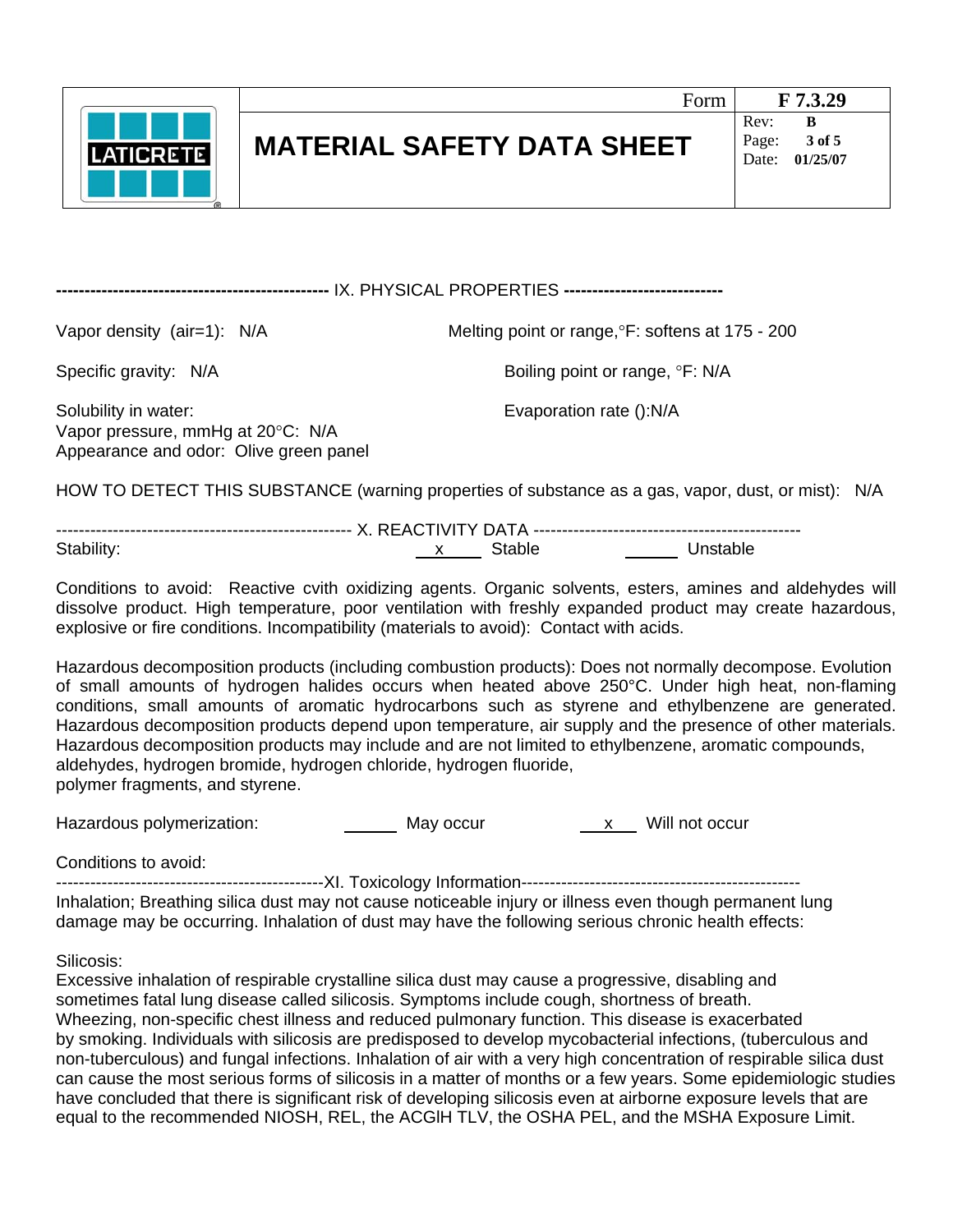

## **MATERIAL SAFETY DATA SHEET**

Date: **01/25/07** 

Then: is some evidence that breathing respirable crystalline silica or the disease silicosis is associated with an increased incidence of significant disease endpoints such as scleroderma (an immune system disorder manifested by fibrosis of the lungs. skin and other internal organs) rheumatoid arthritis. systemic lupus, erythematosus, sarcoidosis, chronic bronchitis, chronic obstructive pulmonary disease (COPD). emphysema. chonic kidney disease and end-stage renal disease.

| N/A                                                                                                |                   |                                                                                                                                                                                                                       |
|----------------------------------------------------------------------------------------------------|-------------------|-----------------------------------------------------------------------------------------------------------------------------------------------------------------------------------------------------------------------|
|                                                                                                    |                   |                                                                                                                                                                                                                       |
| used.                                                                                              |                   | Dispose in compliance with local, state, and federal regulations. Spilled product can be recovered and re-                                                                                                            |
|                                                                                                    |                   |                                                                                                                                                                                                                       |
| Not Regulated                                                                                      |                   |                                                                                                                                                                                                                       |
|                                                                                                    |                   |                                                                                                                                                                                                                       |
| U.S. Regulations                                                                                   |                   | All ingredients are listed on the U.S. EPA TSCA inventory of chemical substances.                                                                                                                                     |
| 372:                                                                                               |                   | SARA 313 information: This product contains the following substances subject to the reporting requirements of<br>section 313 of Title I11 of the Superfund Amendments and Reauthorization Act of 1986 and 40 CFR Part |
|                                                                                                    |                   | Chemical Name CAS Number Concentration Chlorodifluoroethane 000075-00-3 < 15%                                                                                                                                         |
|                                                                                                    |                   | SARA Hazard Category: This product has been reviewed according to the EPA "Hazard Categories"                                                                                                                         |
|                                                                                                    |                   | promulgated under sections 311 and 312 of the Superfund Amendments and Reauthorization Act of 1986                                                                                                                    |
|                                                                                                    |                   | (SARA, Title 111) and is considered, under applicable definitions, to meet the following categories:                                                                                                                  |
| Not to have met any hazard category.                                                               |                   |                                                                                                                                                                                                                       |
|                                                                                                    |                   | State Right-to-Know: The following product components are cited on certain state lists as mentioned. Non-                                                                                                             |
| listed components may be shown in the composition section of the MSDS.                             |                   |                                                                                                                                                                                                                       |
| <b>Chemical Name</b>                                                                               | <b>CAS Number</b> | List                                                                                                                                                                                                                  |
| Chlorodifluoroethane                                                                               | 000075-00-3       | NJ2 PA1 NJ3                                                                                                                                                                                                           |
| Talc                                                                                               | 014807-96-6       | PA1 NJ3                                                                                                                                                                                                               |
| NJZ=New Jersey Environmental Hazardous Substance (present at greater<br>than or equal to $1.0\%$ ) |                   |                                                                                                                                                                                                                       |
|                                                                                                    |                   | NJ3=New Jersey Workplace Hazardous Substance (present at greater than or                                                                                                                                              |
| equal to 1.0%)                                                                                     |                   |                                                                                                                                                                                                                       |
|                                                                                                    |                   | PAI=Pennsylvania Hazardous Substance (present at greater than or equal to                                                                                                                                             |
| 1.0%                                                                                               |                   |                                                                                                                                                                                                                       |
| <b>Canadian Regulations</b>                                                                        |                   |                                                                                                                                                                                                                       |
|                                                                                                    |                   | WHMIS Information: The Canadian Workplace Hazardous Materials Information System (WHMIS)                                                                                                                              |
| Classification for this product is:                                                                |                   |                                                                                                                                                                                                                       |
| This Product is not a "Controlled Product" under WHIMS                                             |                   |                                                                                                                                                                                                                       |
| Domestic Substances List (DSL) or are not required to be listed.                                   |                   | Canadian Environmental Protection Act (CEPA): All substances in this product are listed on the Canadian                                                                                                               |
|                                                                                                    |                   |                                                                                                                                                                                                                       |
|                                                                                                    |                   |                                                                                                                                                                                                                       |